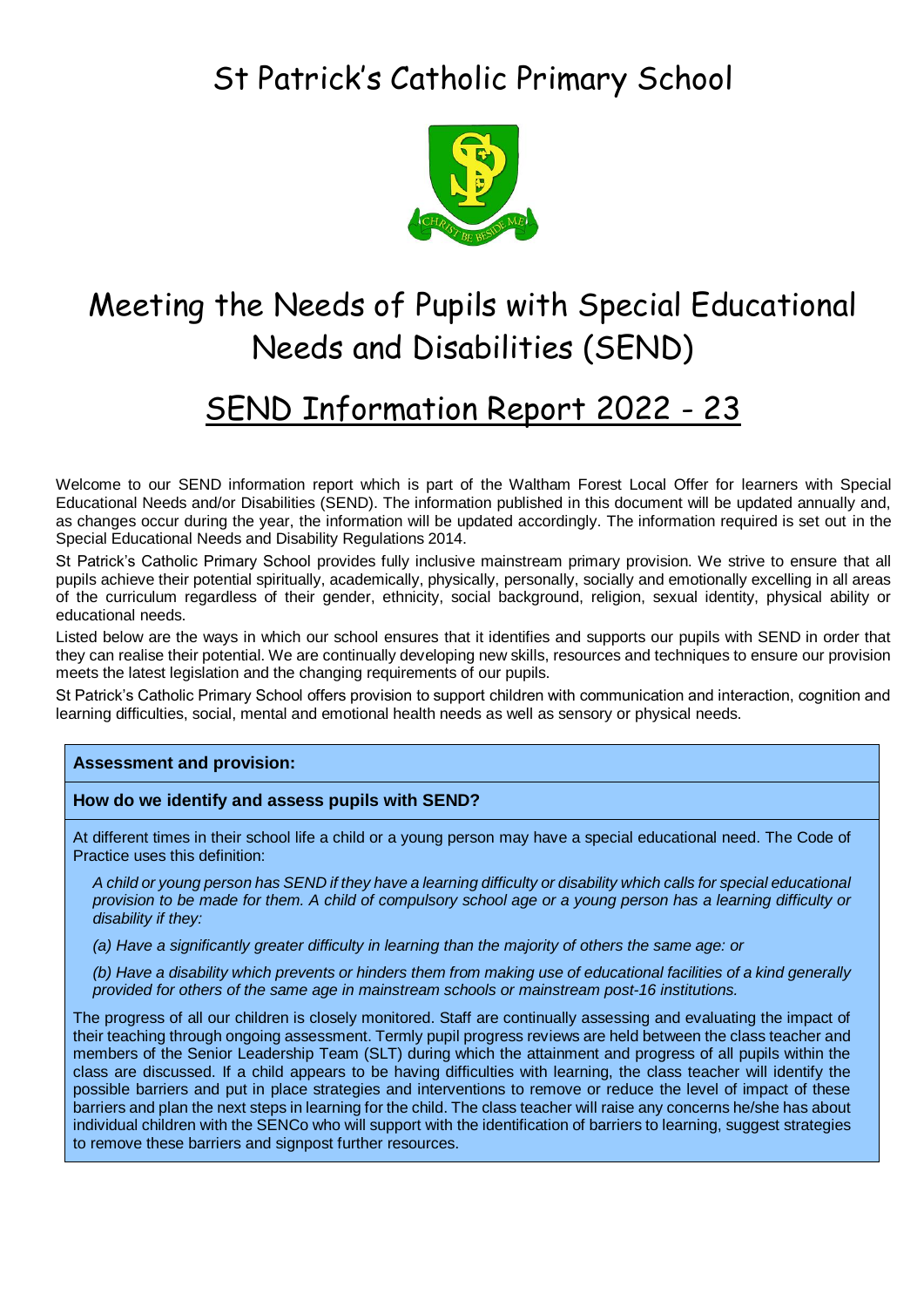## **Assessing and reviewing the progress of SEND pupils**

Parents/carers will be kept informed about their child's progress and any concerns the class teacher has will be shared with parents/carers at the earliest opportunity. Parents will be kept informed of the support that their child is receiving in school. Parents are also encouraged to share any concerns they might have with the class teacher.

The child's progress will continue to be monitored termly. If insufficient progress is made and concerns remain, then the child may need specific support from the school (SEND support). This support takes on a variety of forms depending on the specific needs of the child. In the SEND Code of Practice 2015, Pupils' Special Educational Needs are categorised as follows:

- Cognition and Learning
- Communication and Interaction
- Physical and Sensory
- Social, Mental and Emotional Health

Children receiving SEND support will have an SEN Support Plan which includes a One Page Profile and SMART targets matched to their needs. Targets will be reviewed regularly by the child, the teacher and the parent, and, where necessary, the SENCo.

It may also be necessary to involve outside agencies to carry out further assessments to identify the strengths and areas for development for the child. Any recommendations made by outside agencies are incorporated into the child's SEN Support Plan and the child's targets will relate to these. Parental consent will always be sought before external professionals are consulted.

Children who have significant difficulties and complex needs may have an Education, Health and Care Plan (EHC Plan). This is a statutory document which sets out objectives, strategies, resources and provision required for the child to make progress. There may be extra funding available to assist with this.

The above process also applies to a Looked After Child (LAC) with SEND. However, in addition social workers and the Virtual School would also be involved in the planning and review process and targets will be included on the child's PEP (Personal Education Plan).

## **Tests and Examinations: Access Arrangements**

For some pupils additional arrangements and adjustments are made in order for them to fully access assessments. This might include additional time, rest breaks or the use of a scribe or technology. School staff will inform parents about eligibility and applications for these arrangements.

## **Organisation of the curriculum and support for children with SEND**

Teachers at St Patrick's are skilled at adapting teaching to meet the diverse range of needs in each class. Daily planning takes into account needs and requirements of all pupils. Differentiation is approached in a range of ways to support access and ensure that all pupils can experience success and challenge in their learning.

Grouping arrangements are organised flexibly with opportunities for both ability and mixed setting to maximise learning opportunities for all.

Additional adults are used flexibly to help groups and individual pupils with a long term goal of developing independent learning skills. Academic environments are adapted to meet the learning needs of individual pupils.

At St Patrick's teachers and teaching assistants deliver additional learning programmes to support a variety of needs

- Reading, writing and maths interventions
- Phonics interventions
- Booster groups (Years 5 and 6)
- Language groups
- Social skills groups
- Interventions to promote emotional wellbeing
- Additional 1:1 curriculum support
- Personalised support using strategies such as Precision Teaching to work towards SEN Support Plan targets.

The advice and recommendations provided by outside agencies will also be incorporated into the organisation and adaptation of the curriculum for individual pupils with SEND.

The school runs an enrichment group to support children with high needs to meet their individual outcomes. Within this group there is a high adult to pupil ratio. Children follow a differentiated curriculum which focuses on engagement and the development of skills matched to their individual needs. Class teachers and staff within the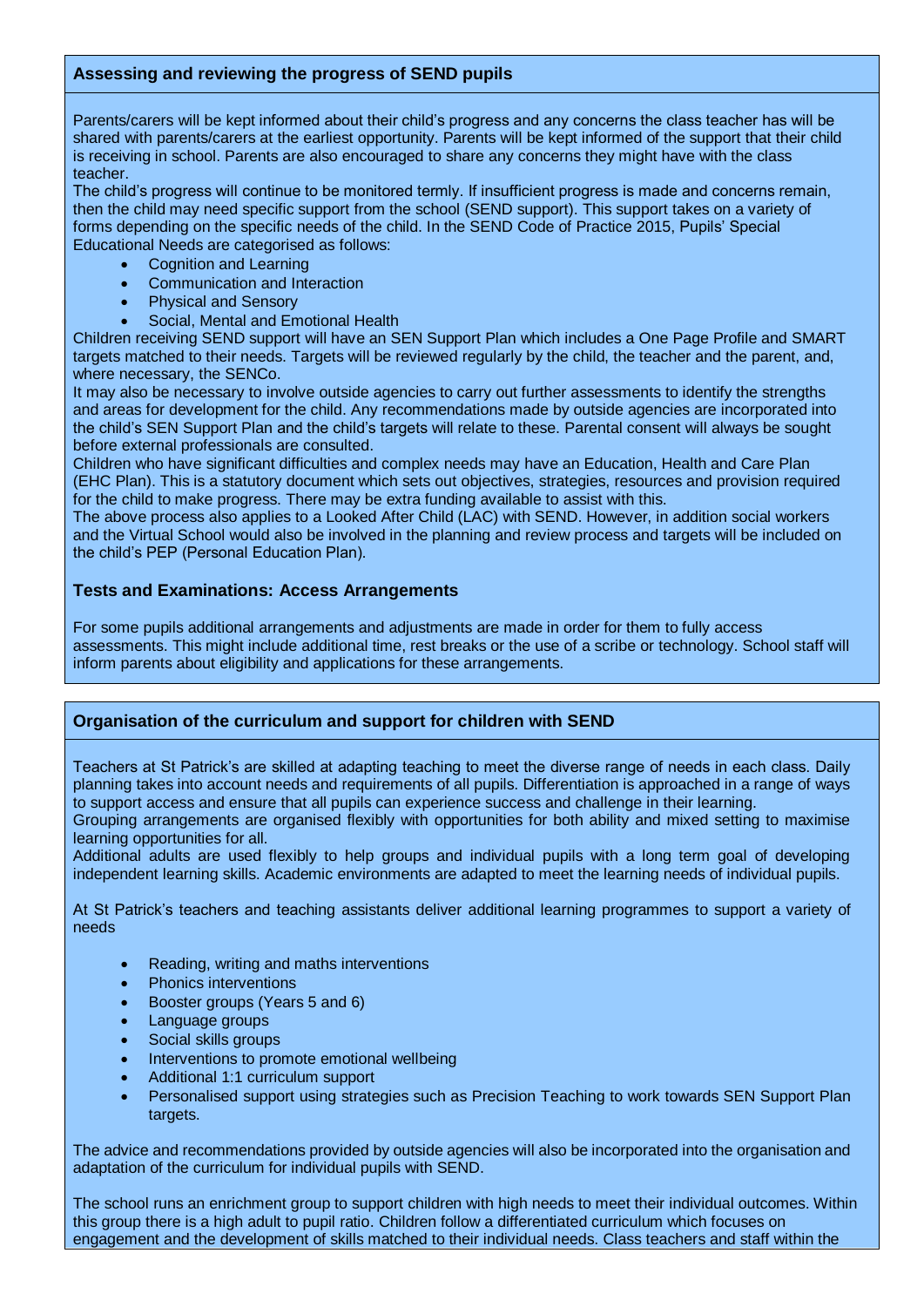enrichment group liaise closely to ensure that children join their classes for subjects and activities that they are able to access with an appropriate level of adult support.

## **Monitoring the effectiveness of provision for SEND pupils**

Monitoring progress is an integral part of teaching and learning at St Patrick's Catholic Primary School. An "assess, plan, do, review" model is followed and children, parents/carers, teaching and support staff are directly involved in reviewing progress. Progress and next steps are discussed at termly SEN Support review meetings. If a learner has an Educational Health and Care Plan (EHC plan), the same regular reviews take place and in addition an annual person-centred review (PCR) is held.

The attainment and progress data for all learners is collated and analysed annually. School data and standards are monitored by the Governors as well as the Local Authority and Ofsted.

The impact of interventions is monitored through analysis of assessment data and in some cases specific pre- and post- intervention data.

#### **Emotional and social development**

Strategies to support the development of pupils' social skills and enhance self-esteem:

At St Patrick's Catholic Primary School strategies are implemented to reduce anxiety, lessen the negative emotional impact of pupils' personal experiences (e.g. bereavement, family difficulties) and promote emotional wellbeing. In addition to class based support, the following interventions are available for targeted pupils:

- Strategies to support/modify behaviour individual behaviour plans. Please see the Behaviour Policy for further information.
- Support/supervision at unstructured times of the day e.g. play times and lunch times
- Planned interventions such as social skills groups
- Play Therapy
- Emotional Literacy Support

## **Partnerships with External Agencies**

What external support does the school use to support my child?

The school works with a number of external agencies to seek advice and support to ensure that the needs of all children are fully understood and met. These include:

- School Nurse
- Educational Psychology Service
- BACME Behaviour and Children Missing from Education (Previously the Social Inclusion Service and Education Welfare Service)
- Waltham Forest SEND Service (previously known as the Disability Enablement Service (DES)
- SEND Success previously Whitefield Outreach Support
- Play Therapist
- Speech and Language Therapy
- Occupational Therapy/ Physiotherapy

## **Reviewing Provision and Developing Expertise of Staff**

How skilled are school staff in meeting the needs of my child?

An on-going programme of training is in place to ensure that teachers and support staff have appropriate skills and knowledge in areas that will improve their teaching and support of children with SEND.

The induction programme for new staff and rigorous performance management processes help to identify the training needs of staff.

The SENCo actively engages with local opportunities to share best practice and keep abreast of current local and national initiatives and policy to support pupils with SEND.

Outside agencies provide training and coaching to members of staff working closest with pupils with specific needs.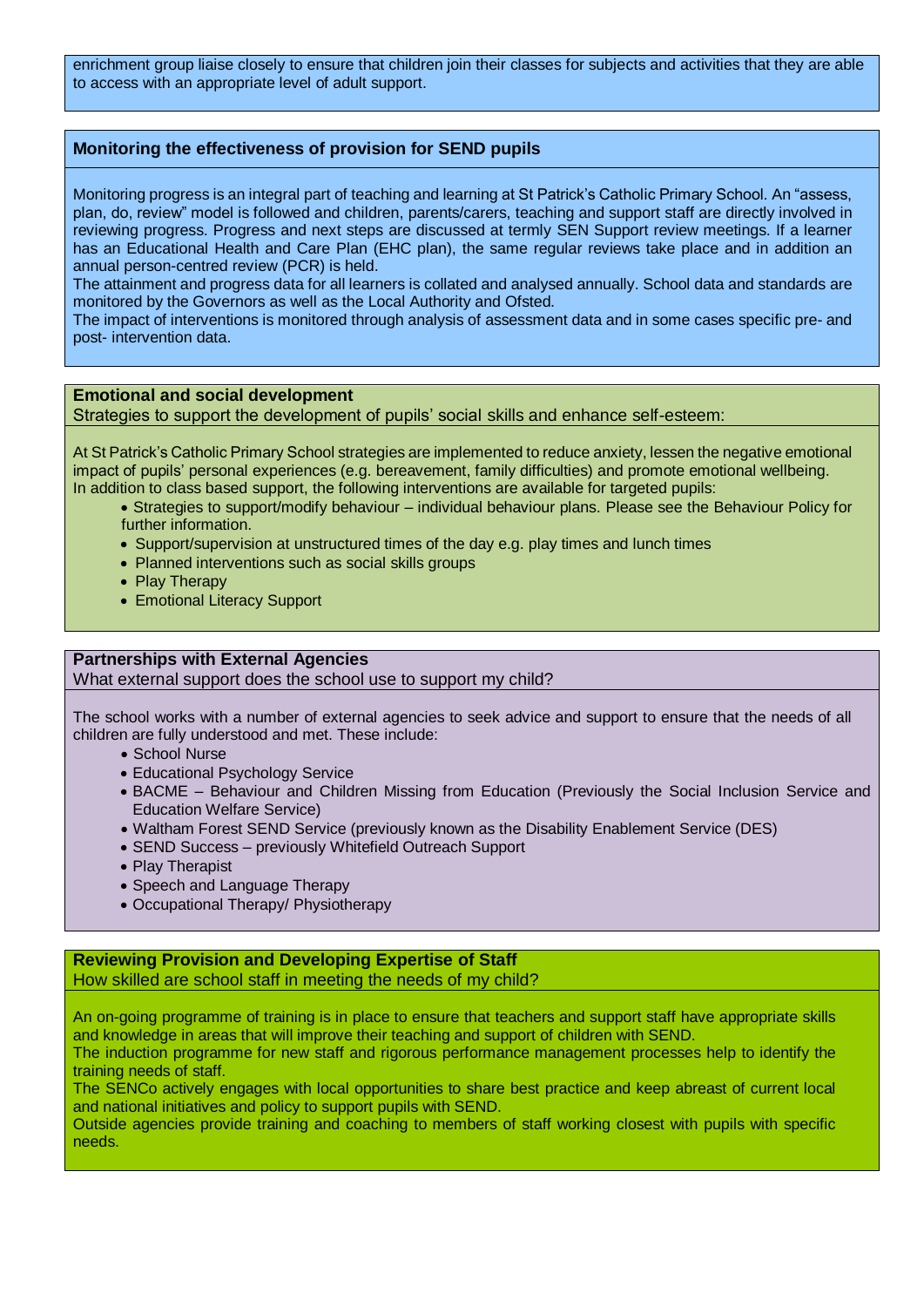### **Accessibility**

St Patrick's Catholic Primary School endeavours to be a fully inclusive school.

The Governing Body believes that the admissions criteria should not discriminate against pupils with SEND and has due regard for the practice advocated in the Code of Practice (2015).

In accordance with the Special Educational Needs and Disability Act 2001 and the SEND Code of Practice 2015 there is no discrimination against disabled children. 85% of the school premises is fully accessible to wheelchair users. We also fully support access to strategies and programmes to meet occupational/physiotherapy needs.

## **Transition**

How will the school help my child move to a new class / year group or to a different school?

Transition is a part of life for all learners. This can be transition to our Nursery/Reception class, a new class in school, having a new teacher, moving to St Patrick's from another school, or moving on to another school. Planning for successful transition in partnership with children, families and other providers forms an important part of our provision for learners with SEND, in order to reduce anxiety and concerns around "moving on".

#### **When joining St. Patrick's:**

**Early Years –** The Phase Leader, SENCo and class teacher liaises with parents, the SENCo of current settings (Pre-schools and Nurseries) and other professionals as appropriate to ensure that information about special arrangements and support is shared. Pre-visits and home visits may be carried out and, where necessary, personalised transition plans are implemented.

**Mid-phase admissions –** A member of staff will meet with parents and if necessary the SENCo will liaise with the SENCo of the current setting to ensure that information about special arrangements and support is shared. The class teacher will be fully informed of any special needs and the provision required. Please refer to the Mid-Phase Admissions Policy for further information.

#### **When moving to another school:**

The destination school's SENCo is contacted and information about any special arrangements and support that has been in place is shared. Records are passed on promptly.

#### **When moving classes in school:**

Information sharing meetings take place with the new and existing teachers. Opportunities for pupils to visit the new class and teacher are planned.

#### **Year 6-7 transition:**

The SENCo and/or class teacher will discuss the specific needs of individual children and the nature and level of support the child has received with staff from the new Secondary School. In some cases, additional multiagency meetings may be arranged to create a detailed "transition" plan. This may include additional visits to the new school and/or additional visits from the new school.

#### **Extra-curricular activities**

How do we enable children with SEND to have access to extra-curricular activities?

At St Patrick's Primary School we believe all learners are entitled to access extra-curricular activities. We are committed to making reasonable adjustments to ensure participation for all. We offer a range of clubs and activities after school, during lunch time and during the school holidays. We also run daily breakfast and after school clubs. Risk assessments are carried out and reasonable adjustments are made to ensure all pupils are able to participate in extra-curricular activities.

Our trained sports professionals will ensure differentiated activities for pupils with SEND and changes are made as necessary in order to accommodate children with a specific requirement.

Please contact us if your child has any specific requirements for extra-curricular activities.